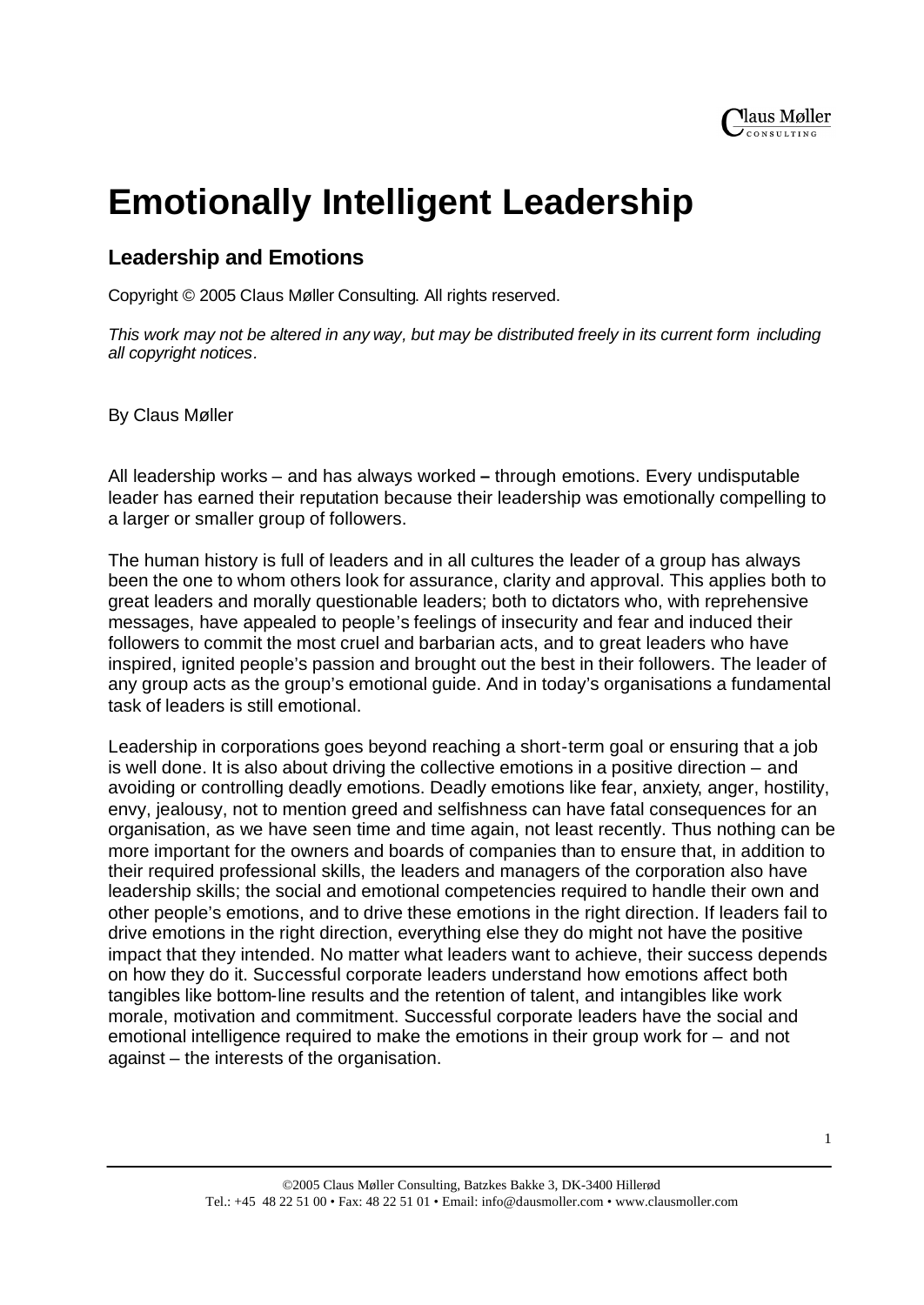# **What constitutes emotional intelligence?**

Emotional intelligence has two aspects: the intrapersonal capacity, and the interpersonal capacity.

- *Intrapersonal capacity* has to do with self-awareness how well we know and understand ourselves, our strengths and weaknesses, our emotions, and can put them to the test against realities, and if we are able to express our thoughts and feelings in a non-destructive way. It also has something to do with how good we are at making our emotions work for, and not against us, how good we are at handling stress, solving problems, and motivating ourselves.
- − *Interpersonal capacity*, sometimes called social intelligence, has to do with how good we are at recognising and understanding the feelings, needs and concerns of those around us, how good we are at establishing and maintaining relationships with others and to what extent we feel part of the social groups we belong to, and are cooperative and contributing members of these groups.

## **Emotions decide how we perceive the world**

It is a well-documented fact that when we feel good we work at our best. Feeling good makes us better at understanding information, more flexible in our thinking and more effective in our decision-making. Feeling good makes us see other people- and eventsmore positively. It makes us more helpful towards others and more optimistic about achieving our goals. We prefer being with people who are in a good mood and who display positive emotions – because they make us feel good too. Good and bad moods can distort our perception and our memories. When we feel good we perceive the situation in a positive light. When we feel bad we have a tendency to focus on the negatives. Negative emotions like anger, anxiety and apathy disrupt our work and take focus away from the task at hand. Distress can undermine our mental abilities and make us act in less emotionally intelligent ways. When we are upset we have trouble reading emotions in other people accurately and this impairs our empathy and our social skills. The emotions we have while working directly reflect the true quality of our work life. Positive emotions at work are the strongest predictor of employee satisfaction – and of how likely people are to quit their work. Thus it is obvious that people at all levels of an organisation who work together are better off when working with colleagues who are emotionally intelligent and in an environment and under managers that encourage emotionally intelligent behaviours.

#### **Everyone watches the boss**

The leader's emotions are contagious. It is a business reality that everyone watches the boss. People take their emotional cues from the leader. Even if a top boss is not highly visible, his or her attitude affects the mood of the management team, which in turn can be transmitted downwards in the hierarchy – and thus affect the emotional climate of an entire organisation. Observations of working groups in action have revealed how leaders play a central role in determining the shared emotions. Some of the findings were that leaders typically talk more than anyone else, and what they say is listened to more carefully.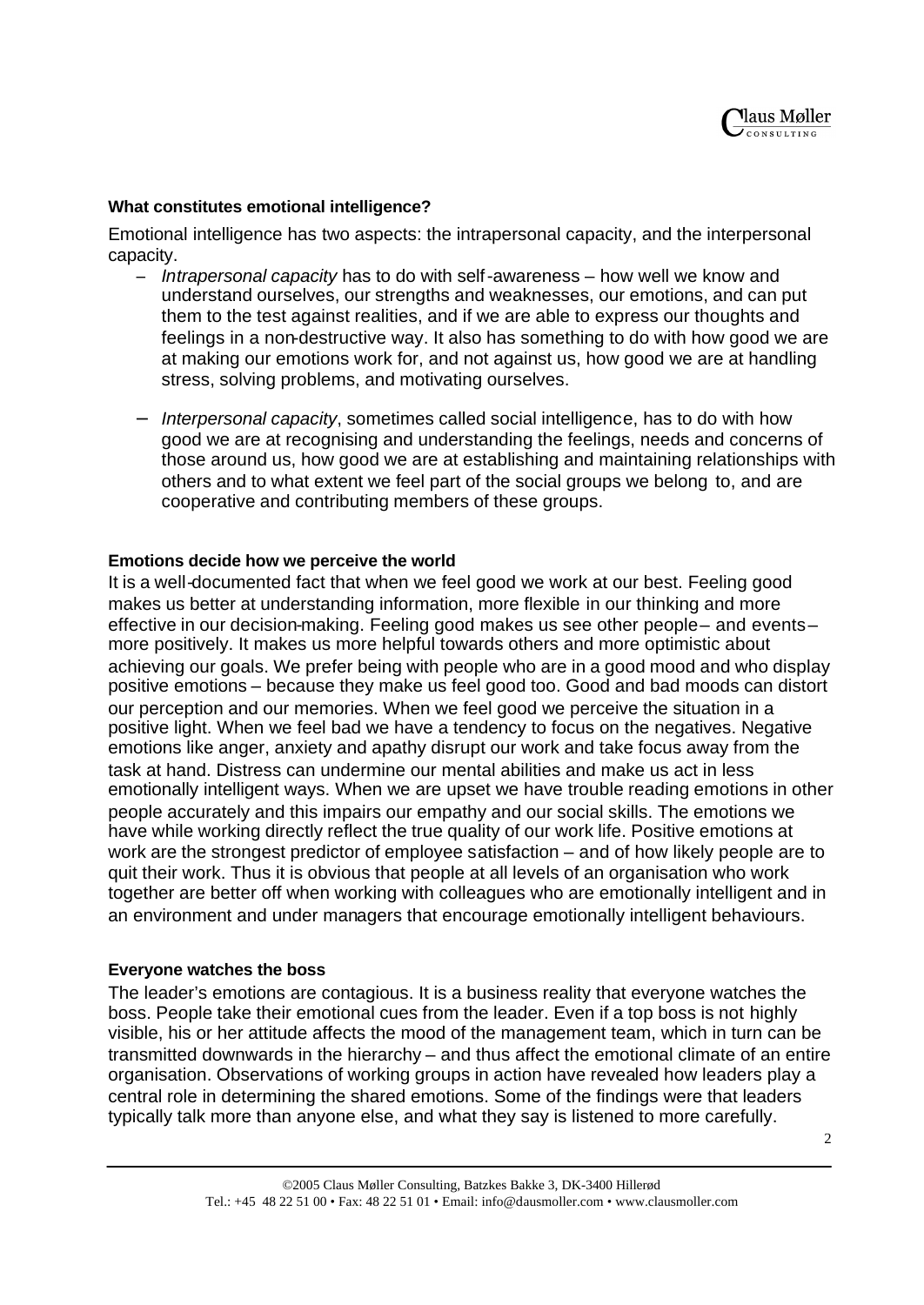Leaders are usually also the first to speak up on a subject. When others make comments, they more often refer to what the leader said than to anyone else's comments. And since the leaders' way of seeing things has special weight, they strongly influence the way the group interprets and responds emotionally to a given situation.

The leaders' impact on emotions goes beyond what they say. Even when leaders are not talking, they are watched more carefully than anyone else in the group. When people raise a question for the group as a whole, they keep their eyes on the leader to see his or her reaction. Group members generally see the leader's emotional reaction as the most valid response – particularly in an ambiguous situation, where people react differently.

## **Leaders set the emotional standards**

Leaders influence group emotions by setting the emotional standards. Leaders can give recognition or withhold it. Leaders can criticise constructively – or destructively. Leaders can offer support – or turn a blind eye to people's needs. Leaders can guide and give a sense of clarity and direction in their work – or not. Leaders can invite group members to participate with their ideas – or not. Leaders can give open and honest information – or hide the truth. Leaders can practise what they preach – or not. Leaders can express the group's vision and mission in ways that make people identify with them – or not. But not every formal leader is necessarily the emotional leader of a group. When the formal leader lacks credibility people may choose an emotional leader whom they trust and respect, and this emotional leader will then be the one who shapes the group's emotional reaction. This can happen when someone has been appointed a leader for other reasons than leadership competencies like kinship or professional skills, without having the necessary people skills. CEO's with bad people skills often have a second in command with good people skills.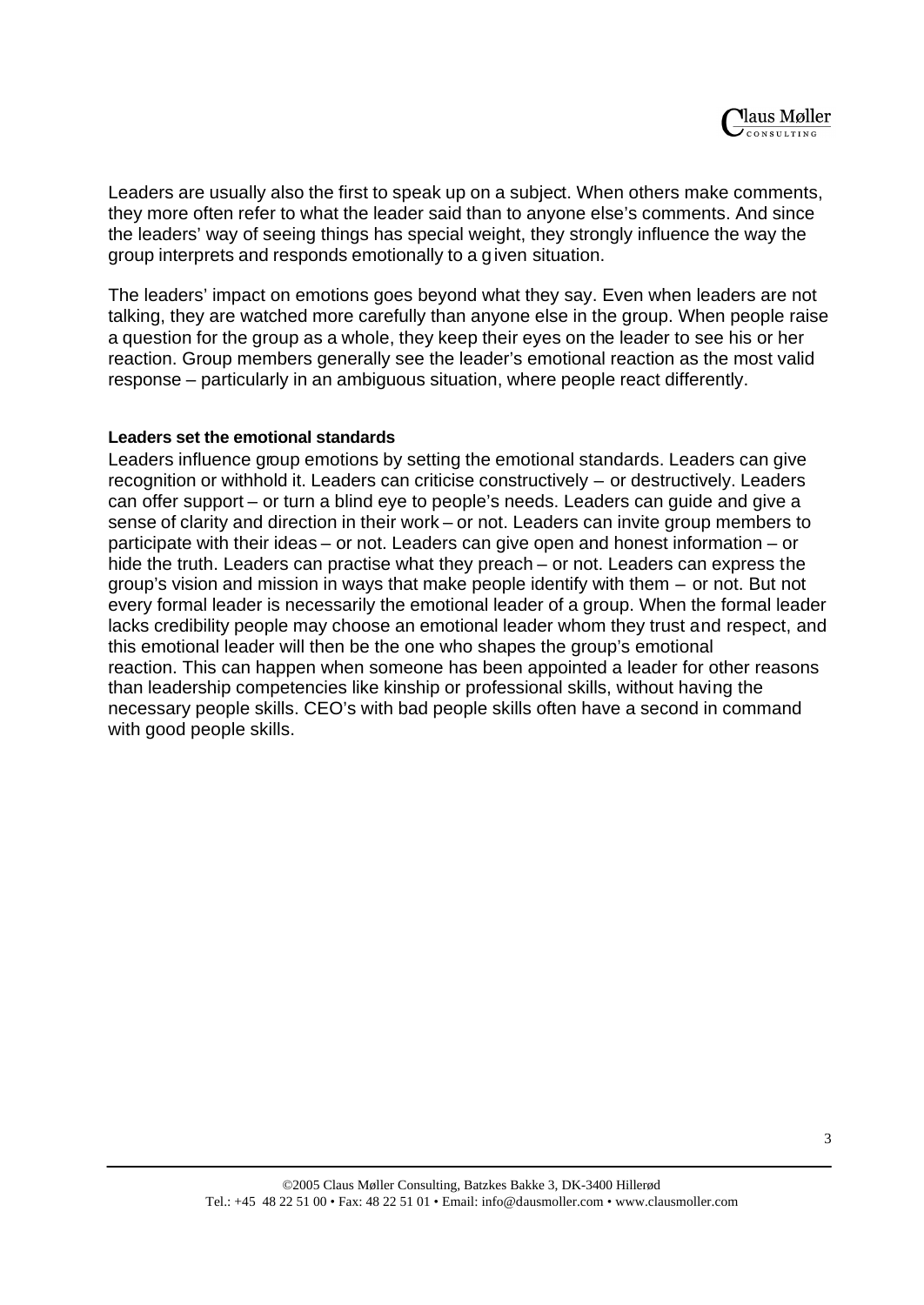# **Leadership – hard versus soft issues**

A leader's ability to manage own moods and affect the moods of others is not a private matter only – it has a direct impact on business results, since the leader's emotions and moods dramatically influence the quantity and quality of the work people do. In the past it was easier for formal managers to focus on hard issues, on bottom line results and ignore their own style and behaviour and the effect it would have on those they were leading. Today we know that the mood and tone of leaders have an enormous impact on those they lead. The leaders' mood and tone can drive people towards anger, hostility, apathy – or towards optimism, commitment and pride. Major surveys, like the Gallup Survey quoted by Marcus Buckingham and Curt Hoffman in their book *First Break All the Rules* suggest that 50-70 percent of the factors influencing how employees perceive the organisational climate can be traced to the moods, behaviour and actions of one person, their immediate superior. The immediate manager highly influences the conditions that determine people's ability to perform at their best, and thus the economic outcome. Managers spreading bad moods are bad for business. Managers spreading good moods promote business success. The ability of a leader to drive his team into an enthusiastic and cooperative mood can determine its success. But when emotional conflicts take energy and focus away from the tasks at hand, the performance of the team will suffer.

In his study of 139 different business units (a total of 5,589 employees) within the service sector in US, Europe, Mexico and Asia, described in the book *Practise What You Preach,* David Maister supports the conclusions of Buckingham & Hoffman that there is a casual link between the profitability of a company and how well the employees enjoy their work and the working climate. He also refers to others who have come to the same conclusion like Heskett, Sasser & Schlesinger *in The Service Profit Chain,* Kotter & Heskett in *Corporate Culture and Performance* and Collins & Porras in *Built to Last.*

Maister claims that among the top factors predicting profitability are the issues of trust and respect. Statistical analyses of the data collected showed that when trust and respect between management and employees are high, financial performance predictably goes up. The most profitable units shared some of the same characteristics:

- Individual managers acted in the interest of their group, not just in their own interest.
- People's personal potential was being fulfilled, according to those who were being managed.
- There was a high degree of loyalty and commitment, driven by individual managers.
- Compensation systems were being equitably managed.

The study also showed that management success is mostly about the personality of the individual manager for an operating unit; optimistic and enthusiastic leaders retained their people more easily than leaders who displayed negative moods. In units where turnover was high people tended to leave their immediate leaders, not the company.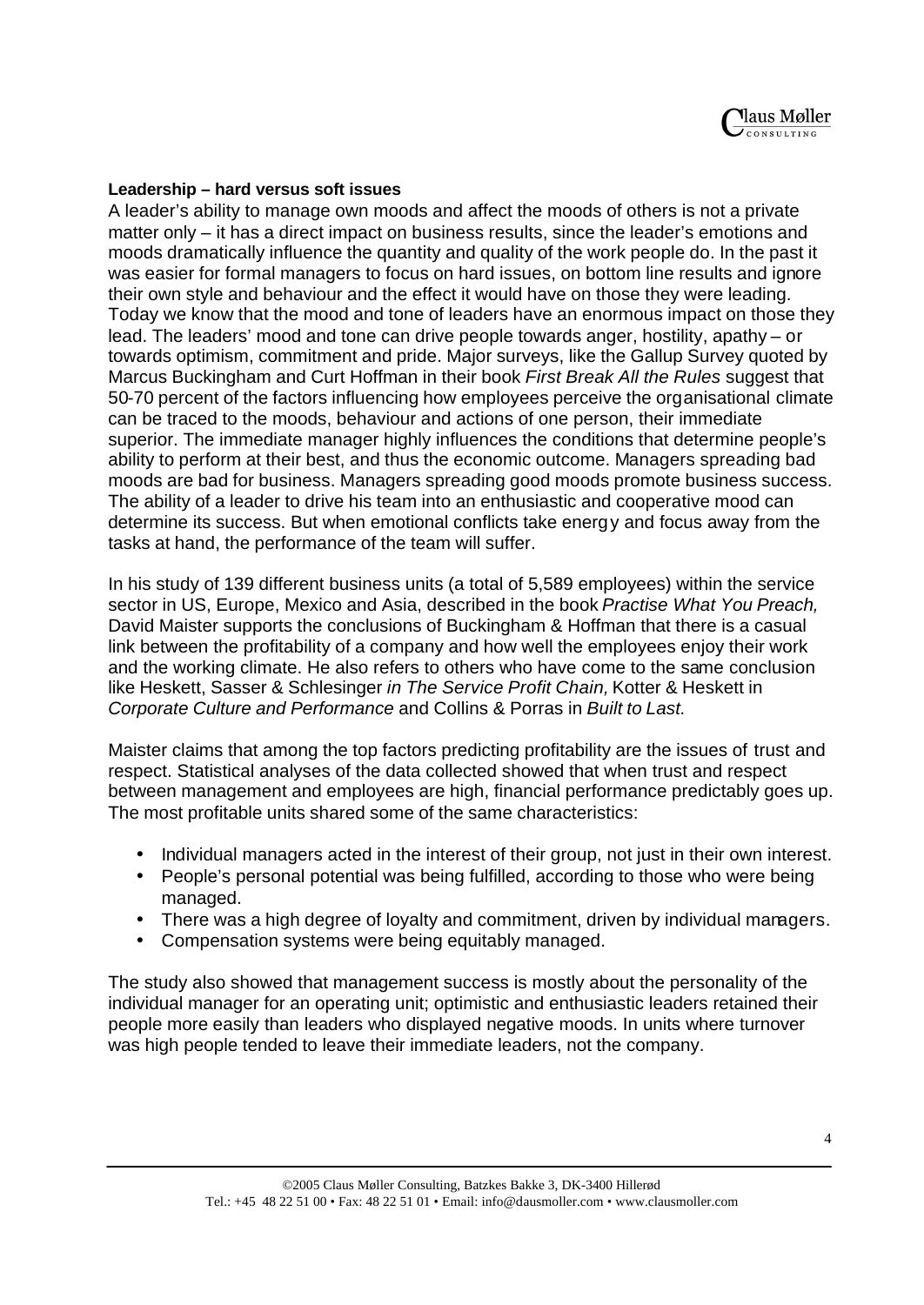#### **Who is a leader?**

Leadership resides not solely in formal managers – but in every person at every level who acts as a leader to a group of followers. To some extent we are all leaders – and we all need to exercise leadership behaviour in our own work. The fundamental task of any leader, at any level, is to evoke good feelings in those they lead. That occurs when leaders create rapport and the positive energy that brings out the best in people. The emotional and moral dimension of leadership determines whether everything else a leader does will work as well as it could. Emotionally intelligent leadership is not about being overly nice. It includes putting reasonable work demands on people – without upsetting them. Emotionally intelligent leaders know how to inspire, arouse passion and keep people motivated and committed. They are aware of how their own communication, their style and behaviour affect other people's moods and performance. Emotionally intelligent leaders practise what they preach, they are transparent and honest **–** even about painful truths. They are able to generate energy and optimism. They give people a sense of clarity and direction. They encourage others to do their best. They can manage difficult situations, chaos and turbulent change. Emotionally intelligent leaders create an emotional climate that fosters commitment, innovation, loyalty and – above all – trust which is basis for good relationships.

Since leaders have such an important role to play in dealing with the soft issues of bringing out the best in the people they are set to lead, and since this has such direct implications on the bottom line results of an organisation, it pays for corporations to invest in emotionally intelligent leadership at all levels of the organisation.

Just imagine what our lives would look like if the organisations where we spend our working life were full of rapport, energy and vitality – and had leaders who inspired us. Imagine what an organisation would be like if the concept of emotionally intelligent leadership was a founding principle and if recruiting and hiring would focus on those with the EI skills for leadership. Imagine what an organisation would be like if promotions and development would be based on EI skills for leadership and if learning for EI leadership skills would be an integral part of working life. Then the entire organisation would be an attractive work place where people would thrive and develop and bring out their best.

So the advantages for an organisation of raising its collective emotional intelligence are definitely there. And the good news is that emotional intelligence can be learned. At the individual level, elements of emotional intelligence can be identified, assessed and upgraded. At the team level it means fine-tuning the interpersonal dynamics that make the team smarter. And at the organisational level it means revising the value hierarchy to make emotional intelligence a priority – in terms of hiring, training and development, performance evaluation, and promotions in order to have emotionally intelligent leaders at all levels of the organisation.